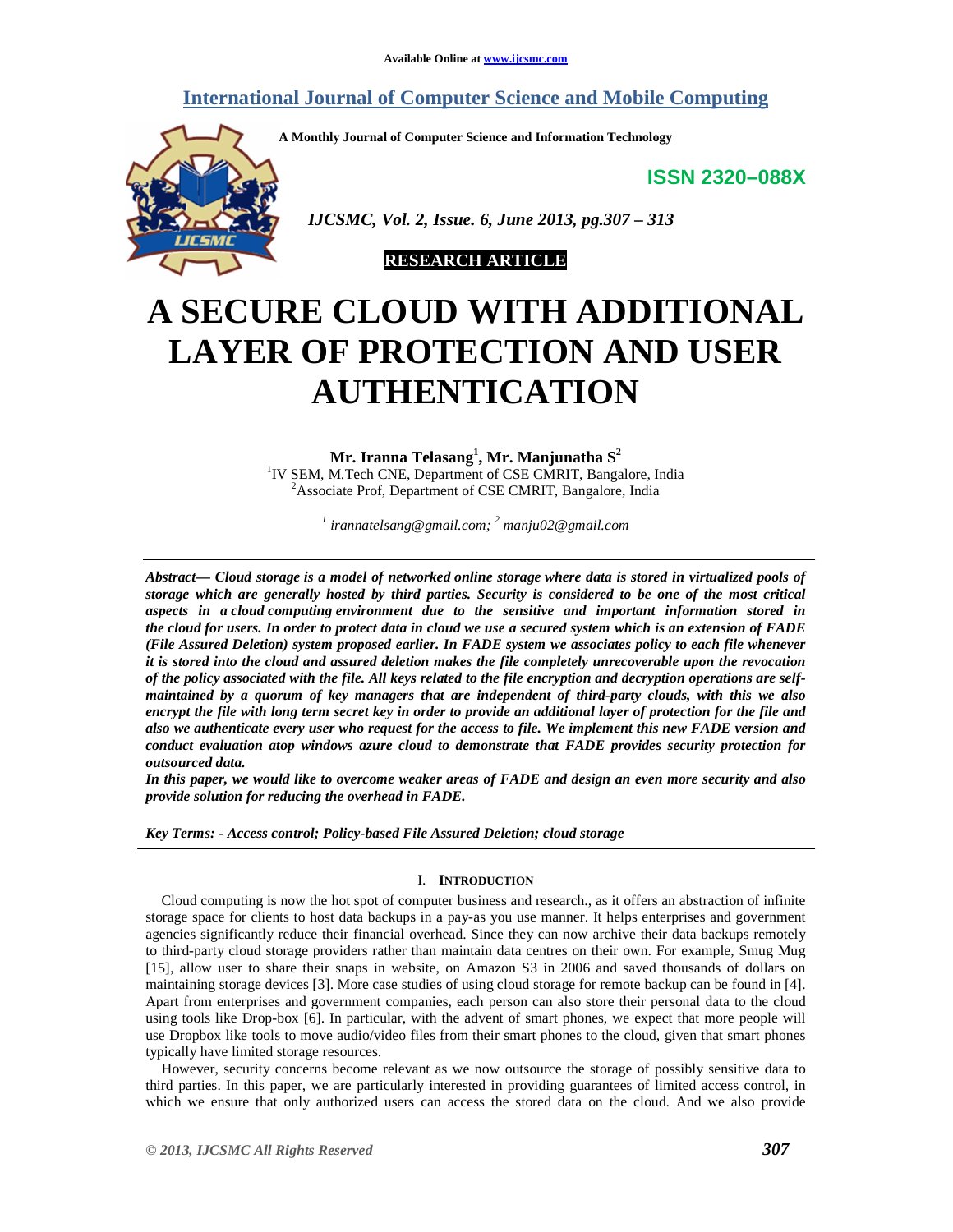guarantees of assured deletion, that user data stored is permanently inaccessible to anybody (including the data owner) once we requests for deletion of data. Keeping data permanently may lead to unexpectedly disclosed in the future due to attacks on the cloud or careless management of cloud operators. Assured deletion is that we have to trust cloud storage providers to actually delete data is the challenge that should be achieved, but they may be reluctant in doing so [14]. Also, cloud storage providers typically keep multiple backup copies of data for backup. It can't be say that cloud service provider remove all backup copies upon requests of deletion.

In FADE, active data files that remain on the cloud are associated with a set of user-defined file access policies (e.g., time expiration, read/write permissions), such that data files are accessible only to users who satisfy the file access policies. In addition, FADE make universally applicable time-based file assured deletion [10] (i.e., data files are assuredly deleted upon time expiration) into a more fine-grained approach called policybased file assured deletion, assuredly deletes the data files when the associated file access policies are revoked and become obsolete. The design of FADE easily tells that encrypted data remains on third-party (un-trusted) cloud storage providers and cryptographic keys are independently stored and maintained quorum of key managers. To assure the guarantees of access control and assured deletion, FADE uses cryptographic schemes including threshold secret sharing [9] and attribute-based encryption, [5] [7] [12] [13]and performs various cryptographic key operations that provide security protection for basic file upload/download operations. We design a proof of concept prototype of FADE to justify its feasibility, as a value-added security service, to enhance the properties of security of general data outsourcing applications.

We point out that the design of FADE is based on the thin-cloud interface [17], meaning that it only requires the cloud to support the basic data access operations. Therefore FADE is applicable for general types of storage backend, as long as such back ends provide the interface for uploading and downloading data. In cloud storage we need to specifically consider the performance metrics that are inherent to cloud storage which include data transmission performance (given that a cloud is deployed over the Internet) and monetary cost overhead (given that a cloud charges clients for data outsourcing). Thus, we evaluate FADE empirically according to the specific features of cloud storage, so as to prove that FADE is actually a feasible solution for secure cloud storage.

In this paper, we present a secure overlay cloud storage system which ensures file assured deletion and works seamlessly atop today's cloud storage services. FADE separates the management of encrypted data and encryption keys, such that encrypted data stored on third-party (un-trusted) cloud storage providers, while encryption keys are which are not dependent is maintained by a key manager service, which stores key in a quorum scheme [9]. FADE generalizes time-based file assured deletion (i.e., files are assuredly deleted upon time expiration) into a more fine-grained approach called policy based file assured deletion, in which files are associated with access policies (e.g., time expiration, read/write permissions of authorized users) and are assuredly deleted when the associated file access policies are revoked and become obsolete.

#### II. **BACKGROUND AND RELATED WORK**

The previous Fade Version [1] follows the standard backup version-controlled design, which eliminates the storage of redundant data across different versions of backups. Fade Version applies cryptographic protection to data backups. Specifically, fine-grained assured deletion is enabled in which cloud clients can assuredly delete particular backup versions or files on the cloud and make them permanently cannot be accessed to anyone, while other versions that share the common data of the deleted versions or files will remain unaffected. This system has more time overhead as it has to check for copy of the data in cloud every time while uploading new data.

Coming to the assured deletion part, there are different ways of achieving assured deletion. One approach is by secure overwriting [2], in which old data is made unrecoverable by over writing on it. Secure overwriting has also been applied in versioning file systems [8]. However, this requires internal modifications of a file system and is not feasible for outsourced storage, since the storage back ends are maintained by third parties, and it has no guarantee that replicated data will be over written.

Time-based file assured deletion, which is first introduced in [10], means that files can be securely deleted and remain permanently inaccessible after a pre-defined duration. The idea is that a file by owner data key should be encrypted, and this data key is further encrypted with a control key by a separate key manager, here the key manager is a server that is responsible for cryptographic key management. In [10] the control key is time-based, meaning that it will be deleted by the key manager when it reaches expiration time, the expiration time is specified when the file is first declared. Without the control key and data key the data file remain encrypted and inaccessible. Therefore the main security property of file assured deletion is that even if a cloud provider does not remove expired file copies from its storage, then those files remain encrypted and unrecoverable.

An open issue in the work [10] is that it is uncertain that time-based file assured deletion is feasible in practice, as empirical evaluation will not be there. Later, the idea of time-based file assured deletion other forms are developed in Vanish [12]. Vanish divides a data key into multiple key shares which are then stored in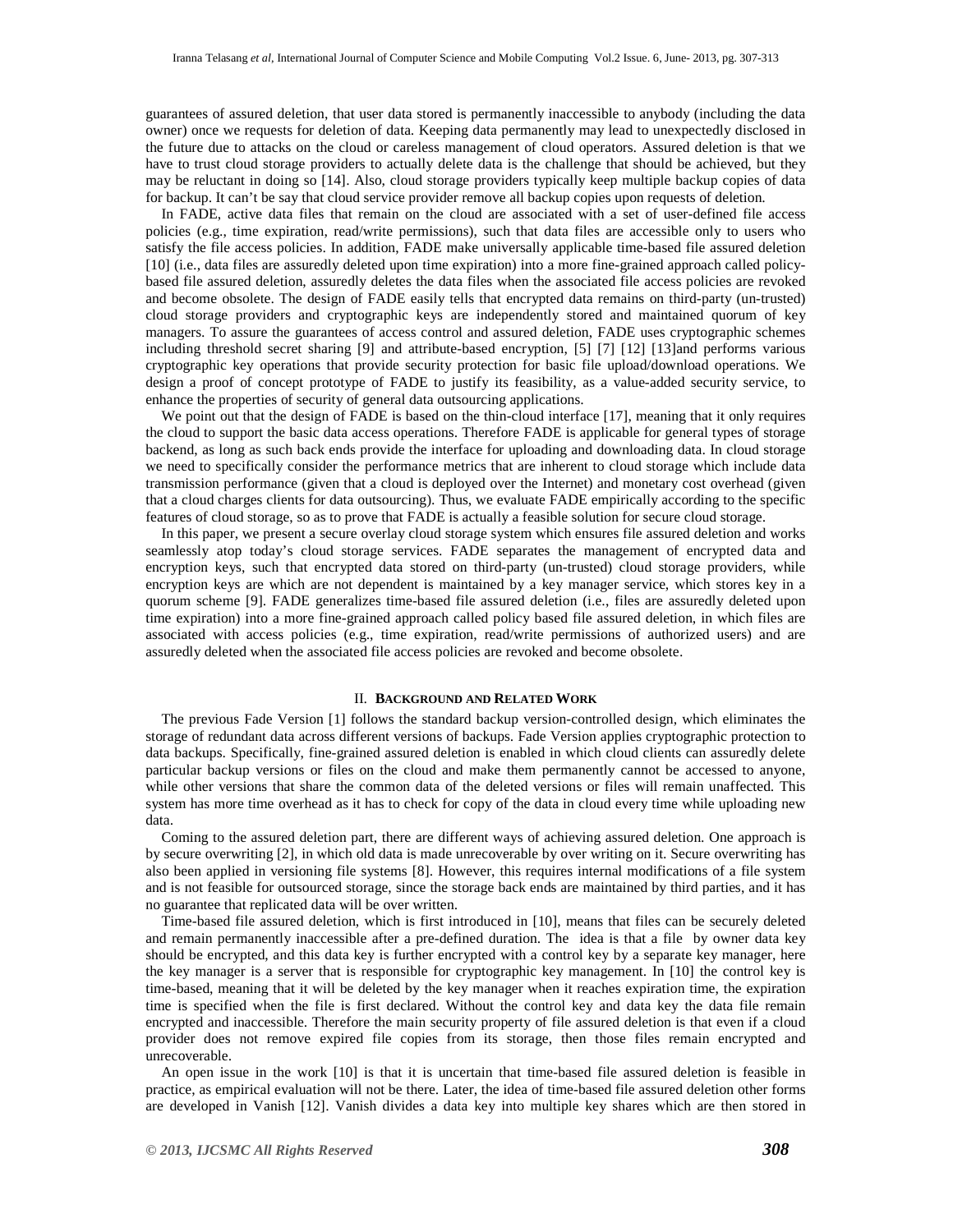different nodes of a public Peer-to-Peer Distributed Hash Table (P2P DHT) system. Nodes remove the key shares which reside in their caches after a fixed time period. If a file needs to remain accessible even after the time period, the key shares in node caches should be updated by file owner. Vanish is built on the cache-aging mechanism in the P2P DHT, it is difficult to analyse the idea from time-based deletion to a fine-grained control of assured deletion with respect to different file access policies. In the following section we analyse this issue.

#### **Policy Based Deletion**

We now generalize time-based deletion to policy-based deletion. We represent each file with a single atomic file access policy (or policy for short), or more generally, a combinational boolean of atomic policies. Each (atomic) policy is associated with a control key, and the key manager maintains all control keys. Suppose now that a file is associated with a single policy. The file content is encrypted with a data key similar to time based deletion, and the data key is encrypted with the control key corresponding to the policy. When the policy is revoked, the corresponding control key will be removed from the key manager. The encrypted content of the file cannot be recovered with the control key of the policy, when the policy associated with a file is revoked and no longer holds the data key, we say the file is successfully deleted. To delete files that are associated with revoked policies is the main idea of policy-based deletion.

## III. **PROPOSED SYSTEM**

We now overview the design of FADE, guarantees of access control and assured deletion for outsourced data in cloud storage is provided by the system. The necessary components of FADE, and state the design and security goals that it seeks to achieve will be presented.



## **Figure.1 Architecture of New FADE**

Figure 1 illustrates an overview of the FADE system. On behalf of a group of FADE users the cloud hosts the data files who want to outsource data files to the cloud based on their definitions of file access policies. FADE will be viewed as an overlay system atop the underlying cloud. security protection is provided to the outsourced data files before they are hosted on the cloud.

#### **3.1 Entities**

As shown in Figure 1, the FADE system is composed of two main entities:

**• FADE Client.** A FADE client *(*or client for short) is an interface that bridges the data owner (e.g., file system) and the cloud. It applies encryption (decryption) to the outsourced data files uploaded to (downloaded from) the cloud. To perform the necessary cryptographic key operations interacts with key manager.

**• Key manager.** FADE is built on a quorum of key managers [9], each of which is a stand-alone entity that maintains policy-based keys for access control and assured deletion.

The cloud, third-party provider, provides storage space for hosting data files on behalf of different FADE clients in a pay-as-you-go manner and is maintained by third party provider. Access policies are associated with individual data files. On the thin-cloud interface the FADE will be built [17], and assumes only the basic cloud operations for uploading and downloading data files. We give prominence that we do not require any protocol and implementation changes on the cloud to support FADE.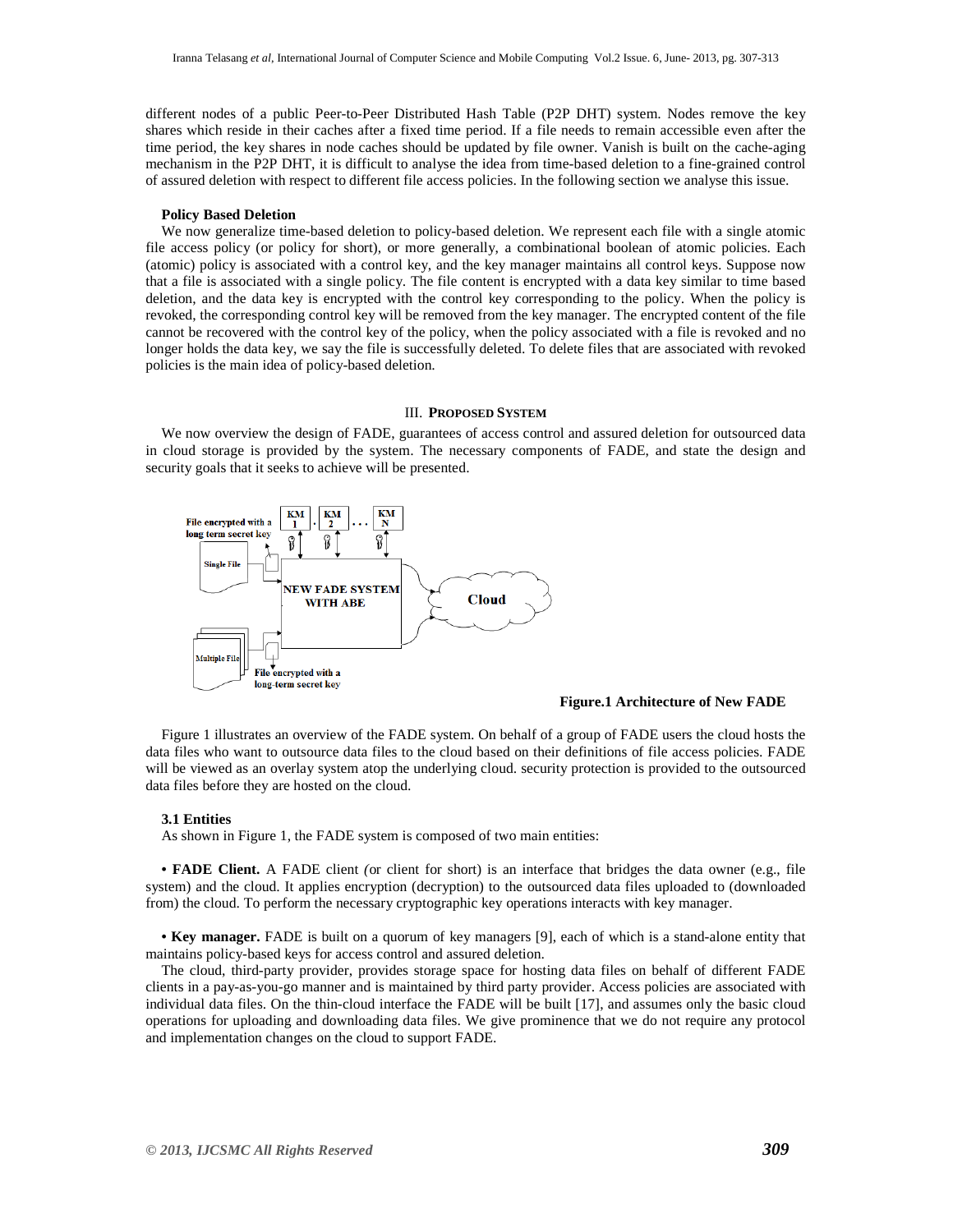#### **3.2 Cryptographic Keys**

The three types of cryptographic keys will be defined by FADE to protect data files stored on the cloud:

• **Data key.** A data key is a random secret that is generated and maintained by a FADE client. FADE client is used for encrypting or decrypting data files via symmetric-key encryption (e.g., AES).

• **Control key.** A particular policy is associated with a control key. A public-private key pair is represented, and the private control key is maintained by the quorum of key managers. It is used to encrypt/decrypt the data keys of the files protected with the same policy. The basis of policy-based assured deletion will be formed by control key.

• **Access key.** Sane as control key, an access key is associated with a particular policy, and is represented by a public-private key pair. The FADE client that is authorized to access files of associated policy will maintain the private access key unlike the control key. Access key will be built on attribute-based encryption [5], and forms the basis of policy-based access control. Intuitively, to successfully decrypt an encrypted file stored on the cloud, we require the correct data key, control key, and access key. It is computationally infeasible to recover an outsourced file being protected by FADE without any of these keys.

• **Long term secret key.** The long term secret key is the key used to encrypt the file and the decryption of the same can be used when the key managers collude with each other and makes the file unrecoverable, hence in such a situation the owner of the file can decrypt the file by using this long term secret key, this key will be emailed to the owner once he upload his file.

#### IV. **FADE DESIGN**

In this section, we present the design of FADE. We propose several cryptographic key operations in particular that enable FADE to achieve our security goals.

#### **4.1 Basic Operations of FADE**

We start with the basic design of FADE. We make two assumptions to simplify our discussion. First, a single key manager is used. Second, before a file is accessed, authentication credentials has to be presented by client (e.g., based on public key infrastructure certificates) to the key manager to show that it satisfies the proper policies associated with the files, cryptographic key operations will be performed by key manager.

#### **4.2 File Upload/Download**

We now introduce the basic operations of how a client uploads/downloads files to/from the cloud. Each file is associated with a single policy we initially start with this case. Our design is based on blinded RSA [16] (or blinded decryption [10]), in which the client requests the key manager to decrypt a blinded version of the encrypted data key. If the associated policy is satisfied, the blinded version of the original data key will decrypted and returned, after this client can then recover the data key. The actual content of the data key remains confidential to the key manager as well as to any attacker that sniffs the communication between the client and the key manager this will be the main motivation of blinded decryption.

#### **4.2.1 File Upload**

In the file upload operation the client first encrypt the file with ABE algorithm by attaching policies to it than this file is again encrypted AES algorithm, as a third layer of encryption we apply RSA to this finally encrypted file and generate public-private keys, we encrypt file with public key and then upload the file to the cloud. The private key S is squared (S\*S) then sent to the key manager for splitting and storing into different key managers. The upload operation also involves encrypting of the file with long term secret key and sending that key to the owner of the file through E-mail.

## **4.2.2 File Download.**

In the file download operation the client fetches  $\{K\}S$ ,  $S^2$ , and  $\{F\}K$  from the cloud. Then the client requests key managers for the minimum number of shares, once he get the shares  $(S^2)$ , he has to perform square root operation to get original key S. Then client can decrypt  $\{K\}S$  and hence  $\{F\}K$ . The file can also be downloaded by the owner by using long-term secret key which has been mailed to him at the time of uploading the file.

#### **4.2.3 Policy Revocation for File Assured Deletion**

If a policy  $P_i$  is revoked, then the key manager completely removes the private control key S and the secret prime numbers  $p_i$  and  $q_i$ . Thus, we cannot recover  $S_i$ , and hence cannot recover K and file F. From this we ensure that file F, which is tied to policy P<sub>i</sub>, is assuredly deleted. The policy revocation operations do not involve interactions with the cloud is noticed.

#### **4.2.4 Multiple Policies**

FADE supports a Boolean combination of multiple policies. We mainly focus on two kinds of logical connectives: (i) the conjunction (AND), means the data is accessible only when every policy is satisfied; and (ii) the disjunction (OR), means if any policy is satisfied, then the data is accessible. Following operations on a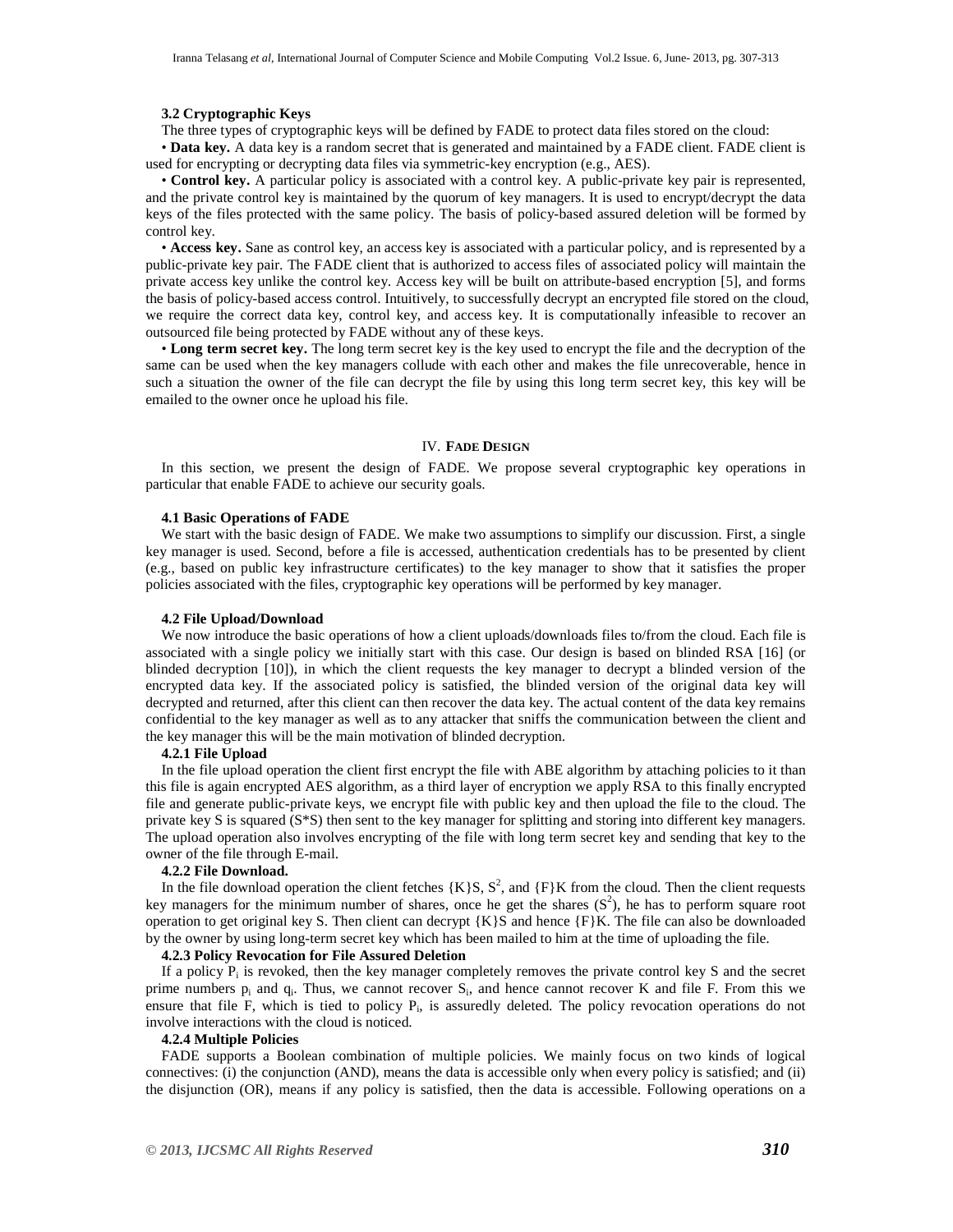Boolean combination of policies are similar to those in [11], while the focus of [11] is on digital rights management rather than file assured deletion.

#### **4.2.5 Policy Renewal**

We conclude this section with the discussion of policy renewal. Associating a file with a new policy which is nothing but policy renewal For example, if a user wants to extend the access of a file, then the user can update the old policy to the new policy that specifies a new access rule.

In FADE, without retrieving the encrypted file from the cloud the policy renewal operates the keys. The procedures can be summarized by following steps: (i) download all encrypted keys (including the data key for the file and the set of control keys for the associated policy) from the cloud, (ii) send them to the key manager for decryption, (iii) recover the data key, (iv) re-encrypt the data key with the control keys of the new policy, and finally (v) send the newly encrypted keys back to the cloud, (vi) e-mail new long-term secret key to the file owner.

#### **4.3 Access Control with ABE**

To recover a file from the cloud, to decrypt a client key a client needs to provide his credentials. The client needs to present authentication credentials so that it indeed satisfies the policies associated with the files. The implementation approach for this authentication process is based on the public-key infrastructure (PKI). However, this client-based authentication requires the key manager to have accesses to the association of every client and its satisfied policies. the scalability and flexibility will be limited, if we scale up the number of supported clients and their associations with policies.

To resolve the scalability issue, attribute-based encryption (ABE) [5] [7] [12] [13], turns out to be the most appropriate solution. In particular, our approach is based on Cipher text-Policy Attribute-Based Encryption (CP-ABE) [5]. We summarize the essential ideas of ABE that are sufficient for our FADE design, while we refer readers to for details. Each client first obtains, from the key issuing authority of the ABE system, client is satisfied when an ABE-based private access key that corresponds to a set of attributes. By issuing key authority the client going to present authentication credentials can be done, but we emphasize that this authentication is only a one-time bootstrap process. Later, when a client requests to decrypt the data key of a file on the cloud, the ABE-based public access key that corresponds to the combination of policies associated with the file. It can use its ABE based private access key to recover the data key when the policy combination is satisfied.

FADE uses two independent keys for each policy. The first one is the secret key that is maintained by the key manager for assured deletion. If the secret key is removed from the key manager, files associated with the corresponding policy cannot be recovered. Another one is the ABE-based access key that is used for access control. Corresponding policy is satisfied when the ABE based private key is distributed to the clients, as in the ABE approach, while the key manager holds the ABE-based public access key and uses it to encrypt the response messages returned to the clients. FADE will be enabled by making use of two sets of keys for the same policy to achieve both access control and assured deletion

#### **4.4 Multiple Key Managers**

We point out that the use of a single key manager will lead to the single-point-of-failure problem. Before the client requests to revoke them, or fail to remove the keys when it is requested to, an untrustworthy key manager may either removes the keys, getting its data back the former case is going to prevent the client, while the latter case may subvert assured deletion. The robustness of the key management service will be improved to minimize its chance of being compromised. Here, we apply Shamir's (M, N) threshold secret sharing scheme [9], where  $M \leq N$ . Using Shamir's scheme, we divide a secret into N shares and distribute them over N independent key managers, correct shares should be obtained from at least M out of N key managers in order to reconstruct the original secret.

In FADE, we need to address the challenge of how to manage the control keys with  $N > 1$  key managers. For each policy Pi, the j<sup>th</sup> key manager (where  $1 \le j \le N$ ) will independently generate and maintain an RSA public/private control key pair corresponding to a modulus n<sub>ij</sub>. We point out that this key pair is independent of the key pairs generated by other key managers, the same policy  $P_i$  will be corresponded by all key pairs. Also, each key manager keeps its own key pair and will not release it to other key managers.

## V. **EVALUATIONS**

We now evaluate the empirical performance of our implemented prototype of FADE over cloud-analyst tool. There will be increase in data management costs if it is crucial that FADE does not introduce substantial performance or monetary overhead. In addition, the cryptographic operations of FADE should only bring insignificant computational overhead. The FADE will be evaluated on a per-file basis, that is, when it operates on an individual file of different sizes.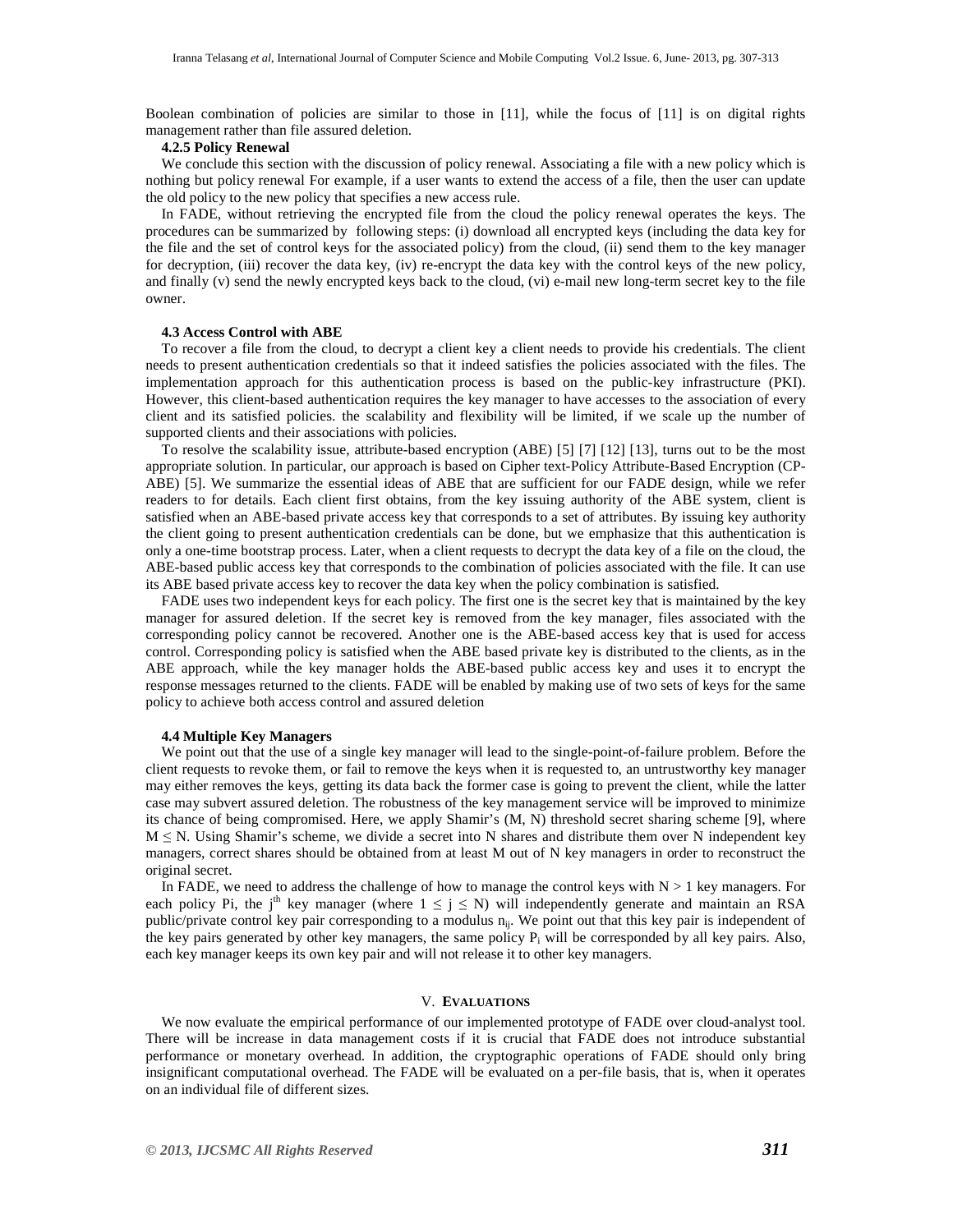#### **5.1 Overall Response Time of FADE**

Here we calculate the response time of our system by considering the factors like encrypting file with different layers of protection and distributing the key to different key managers. So following table: 1 gives the time taken to perform the factors which we considered.

|                              | $Avg$ (ms) | Min (ms) | Max (ms) |
|------------------------------|------------|----------|----------|
| Overall response time:       | 234.50     | 160.12   | 364.64   |
| Data Center processing time: | 0.19       | 0.02     | 0.64     |

|  |  | Table 1: Overall Response Time of FADE |  |  |  |
|--|--|----------------------------------------|--|--|--|
|--|--|----------------------------------------|--|--|--|

#### **5.2 User Base Hourly Response Time**

Here the below graph shows the response time of user base while integrating with different data centers for uploading/downloading the file.



#### **5.3 Data Centre Hourly Loading Time**

Here the below graph shows the response time of data center while integrating with different user bases in order to provide response for different requests of user bases.



## **5.4 Cost**

Here below table gives the overall cost of the system as per the number of request/response operations performed with respect to a file.

| Data Center | <b>VM</b> Cost \$ | Data Transfer<br>Cost \$ | <b>Total S</b> |
|-------------|-------------------|--------------------------|----------------|
| DC2         | 0.50              | 0.07                     | 0.57           |
| DC1         | 0.50              | 0.13                     | 0.63           |

**Table 2: Cost**